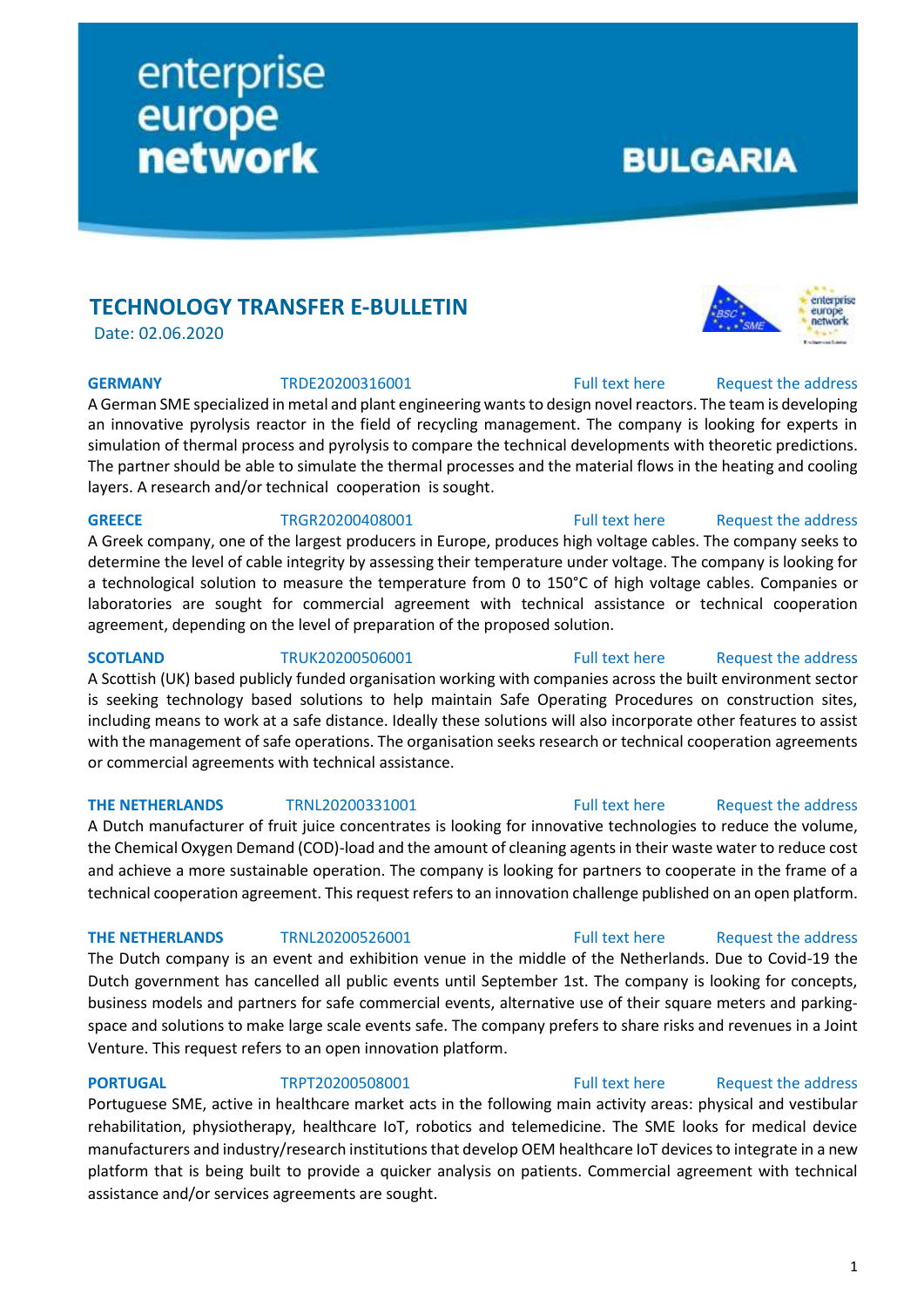### **THE NETHERLANDS** TRNL20200423001 [Full text here](https://een.ec.europa.eu/tools/services/PRO/Profile/Detail/7bbfc4e4-6952-4954-87e4-6385382fcd27) Request [the address](http://www.een.bg/index.php?option=com_rsform&formId=13)

A Dutch company is part of a leading multinational and produces high-quality and innovative fertilizers. Currently, the use efficiency does not meet the high demands of a sustainable agriculture. They are seeking companies, academics and other experts in fertilizers, agriculture, crop growth and nutrient use efficiency with novel technologies and ideas to increase the effectiveness of the use of fertilizer. Cooperation is anticipated via research or technical cooperation or license agreement.

**SPAIN** TOES20200527001 [Full text here](https://een.ec.europa.eu/tools/services/PRO/Profile/Detail/b14bafda-11bd-406e-974c-8182f9945eba) Request [the address](http://www.een.bg/index.php?option=com_rsform&formId=13) A Spanish company working in pharmaceutical development is the only institution in the world with a library of dozens of mithramycin analogs and the know-how to make further analogs as guided by molecular dynamics to improve the inhibition of the complex ACE2-SARS-Cov-2 RBD (receptor-binding domain). The company is looking for partners for research or technical cooperation agreements.

### **FRANCE** TOFR20200430001 [Full text here](https://een.ec.europa.eu/tools/services/PRO/Profile/Detail/28dbaaaf-fbd5-47e3-a2fc-3b0fa772c7be) Request the address

A French Technology Transfer Office TTO offers a new device to produce customised sintered materials, as nanocomposites, ceramics linked to additive manufacturing. This technology could be useful for integrating high added value materials in various domains such as power electronics, structural materials, aeronautics. This TTO is looking for a company which could be interested in acquiring and industrializing the technology with a licence agreement or a technical cooperation agreement.

### **GREECE** TOGR20200518001 [Full text here](https://een.ec.europa.eu/tools/services/PRO/Profile/Detail/cd0df8a9-26db-419d-966e-7eb9b98a61d4) Request the address

A Greek mechanical engineer has invented a gearless mechanical system consisting of solid parts, which can alter the speed of a rotating shaft. The inventor is interested in finding partners for financial co-operation in order to invest in the patenting of this technology. The client is also interested in the possibility of technical cooperation (for the creation of prototypes).

**UKRAINE** TOUA20200428001 [Full text here](https://een.ec.europa.eu/tools/services/PRO/Profile/Detail/df7f00a7-eb69-400a-a014-2334742c89b6) Request [the address](http://www.een.bg/index.php?option=com_rsform&formId=13)

A Ukrainian company produces a wide range of innovative hardware in order to resolve issues related with passenger traffic in public transport and other transport modes. The company seeks to expand its business geography in order to improve APCS technology and to realise its full potential in an international cooperation after a success in the Ukrainian market. The company is looking for public transport carriers to establish commercial agreements with technical assistance.

### **UKRAINE** TOUA20200512001 [Full text here](https://een.ec.europa.eu/tools/services/PRO/Profile/Detail/4de97a47-6674-408f-96ce-38bf86dddca4) [Request the address](http://www.een.bg/index.php?option=com_rsform&formId=13)

University with research laboratory for special instrument engineering offers a technology (an installation) for production of ultrapure hydrogen and oxygen from water steam by electrochemical electrolysis with solid electrolytes. The advantages of this offer are technological (the ultrapure products, compact size of installation, ability to work from a standalone power source) and competitive (quality of the products, price). Cooperation type is likely to be licensing or technical cooperation.

A Portuguese start-up, with IT expertise in AI developed a procurement cloud based B2B platform for optimising and negotiating purchases, applicable in multiple sectors. It calculates the optimal solution for the best prices, quantities, discounts, buyer requirements and supplier constraints using AI to minimise purchasing costs, time, and complexity. They seek international commercial agreements with technical assistance, but are also interested in joint ventures, and financial agreements.

**SLOVENIA** TOSI20200507001 [Full text here](https://een.ec.europa.eu/tools/services/PRO/Profile/Detail/eebd7632-6e7d-46a6-95da-c2d6ddc51e93) Request the address Slovenian researchers have developed an innovative method and device for synthesizing impermeable food packaging foil with minimized oxygen permeability and high antimicrobial/antioxidant properties. The invention can be used for packaging of food, medical, pharmaceutical and even textile items. Partners active in the fields of food, agricultural, medical and pharmaceutical industry specialized on producing packaging material are sought to sign license agreements in the EU and beyond.

**PORTUGAL** TOPT20200420001 [Full text here](https://een.ec.europa.eu/tools/services/PRO/Profile/Detail/6003ea0b-5dc0-4a85-b922-9ed02b6b6154) Request the address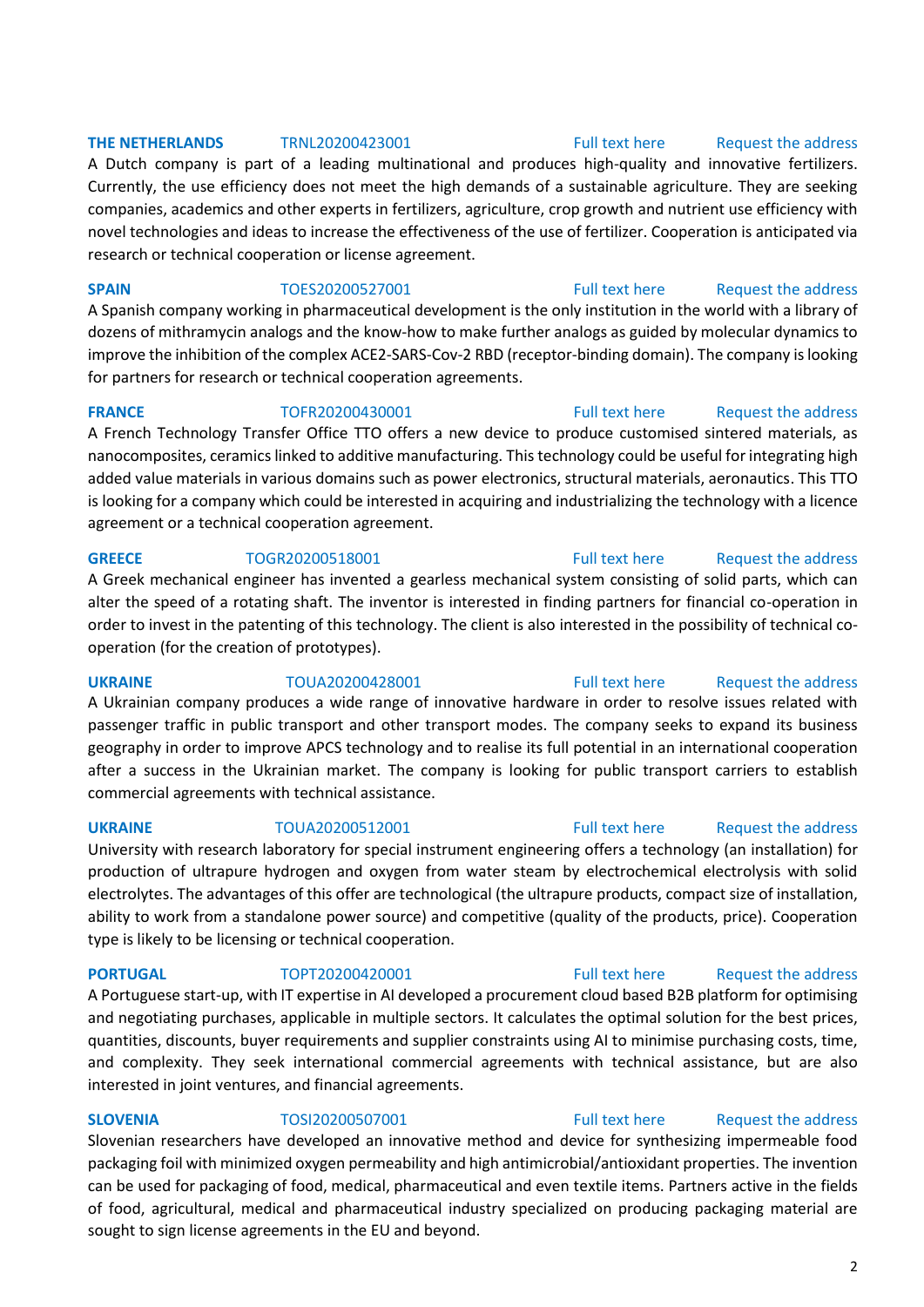# **SPAIN** TOES20200423001 [Full text here](https://een.ec.europa.eu/tools/services/PRO/Profile/Detail/1e3d84ec-cc9d-4ecd-a5c6-68a197e744b6) Request the address

A Spanish biomedical research networking center has developed an innovative in vitro method for diagnosis, prognosis, and monitoring of Alzheimer's disease (AD). Using the metabolic profile in the serum of an individual, they are looking to establish license, research cooperation, or joint venture agreements.

**SPAIN** TOES20200417001 [Full text here](https://een.ec.europa.eu/tools/services/PRO/Profile/Detail/46151a21-d96c-467f-9dea-ad0e4f396554) Request the address A company located in the South of Spain has patented an automatic equipment that collects, cleans, disinfects and stores in hygienic conditions, isolated from the outside environment until delivery to the user, items that are in massive use such as baskets and trays (access controls, fast food restaurants, food delivery in hospitals, others) and cars (supermarkets, airport and train). They are interested in signing commercial agreements with technical assistance as well as license agreements.

on their interactions in social networks. It provides an enriched customer profile, achieving greater segmentation capabilities to launch more personalised marketing campaigns and communications. The

company is looking for ICT integrators willing to cooperate under licence agreement.

A Northern German SME offers an automated subtitling solution for live video broadcasting and streaming. Thanks to live transcription, speeches can be followed easier by the virtual audience, a barrier-free access is provided and transcription of content allows keyword search following an event. License agreements are offered to providers of professional applications like conferences, conventions, political events, meetings, news or entertainment.

### **UNITED KINGDOM** TOUK20200521001 **[Full text here](https://een.ec.europa.eu/tools/services/PRO/Profile/Detail/1db28e61-73fb-47b7-9ab1-df840d16f807)** Request the address

A UK-based SME is offering its recombinant protein production expertise to companies, universities and research organisation developing diagnostic tests for coronavirus. The SME's technology enables production of good quantities of high quality protein in mammalian cell systems. It is envisaged that the partnerships will take the form of a commercial agreement with technical assistance, technical cooperation agreement or a research cooperation agreement.

A UK SME has developed hardware, software and data analytics capable of monitoring air quality in industrial locations (ranging from harsh environments to offices). The technology offers a complete turn-key solution including deployment of sensors, monitoring, data collection & analytics. It provides users the ability to prevent workers and local communities being exposed to harmful levels of pollutants. Commercial agreement with technical assistance and research cooperation are sought.

A research group of Spain woking on chickpea breeding has developed useful plant material for genetic studies related with flowering time, growth habit, seed size, double pod and resistance to ascochyta blight, fusarium and rust, which has applications in agrofood sector and healthy diets. The research group is seeking companies working on seed area under commercial agreement with technical assistance, financial or licence agreements.

**TURKEY** TOTR20200425001 [Full text here](https://een.ec.europa.eu/tools/services/PRO/Profile/Detail/d83c7a62-daa0-425a-89f2-66536a83af6c) Request the address A young and dynamic Turkish company specializes in software development, simulation & modeling mainly for the defense sector. Simulation run-time infrastructure, new generation joint war game simulation, tactical environment simulations, radar and electro-optic models are among the software developed by the company. The company offers technical cooperation agreement and commercial agreement with technical assistance.

### **UNITED KINGDOM** TOUK20200316001 [Full text here](https://een.ec.europa.eu/tools/services/PRO/Profile/Detail/80e602b1-b682-4fe8-a60a-cf0247a73858) Request the address

# **SPAIN** TOES20200305001 [Full text here](https://een.ec.europa.eu/tools/services/PRO/Profile/Detail/3dd3df54-1de7-4ba1-b78a-e59db3052b09) Request the address

### A Spanish SME has developed an advanced social media profiling solution which helps digital marketing and

customer relationship management (CRM) teams. This solution provides first party data from consumers based

# **SPAIN** TOES20200424001 [Full text here](https://een.ec.europa.eu/tools/services/PRO/Profile/Detail/5937100e-1535-43aa-b5d8-2624b7c67d3d) Request the address

# **GERMANY** TODE20200429001 [Full text here](https://een.ec.europa.eu/tools/services/PRO/Profile/Detail/1e13ed4d-de20-4307-a0a3-9a3bb58dcad1) Request the address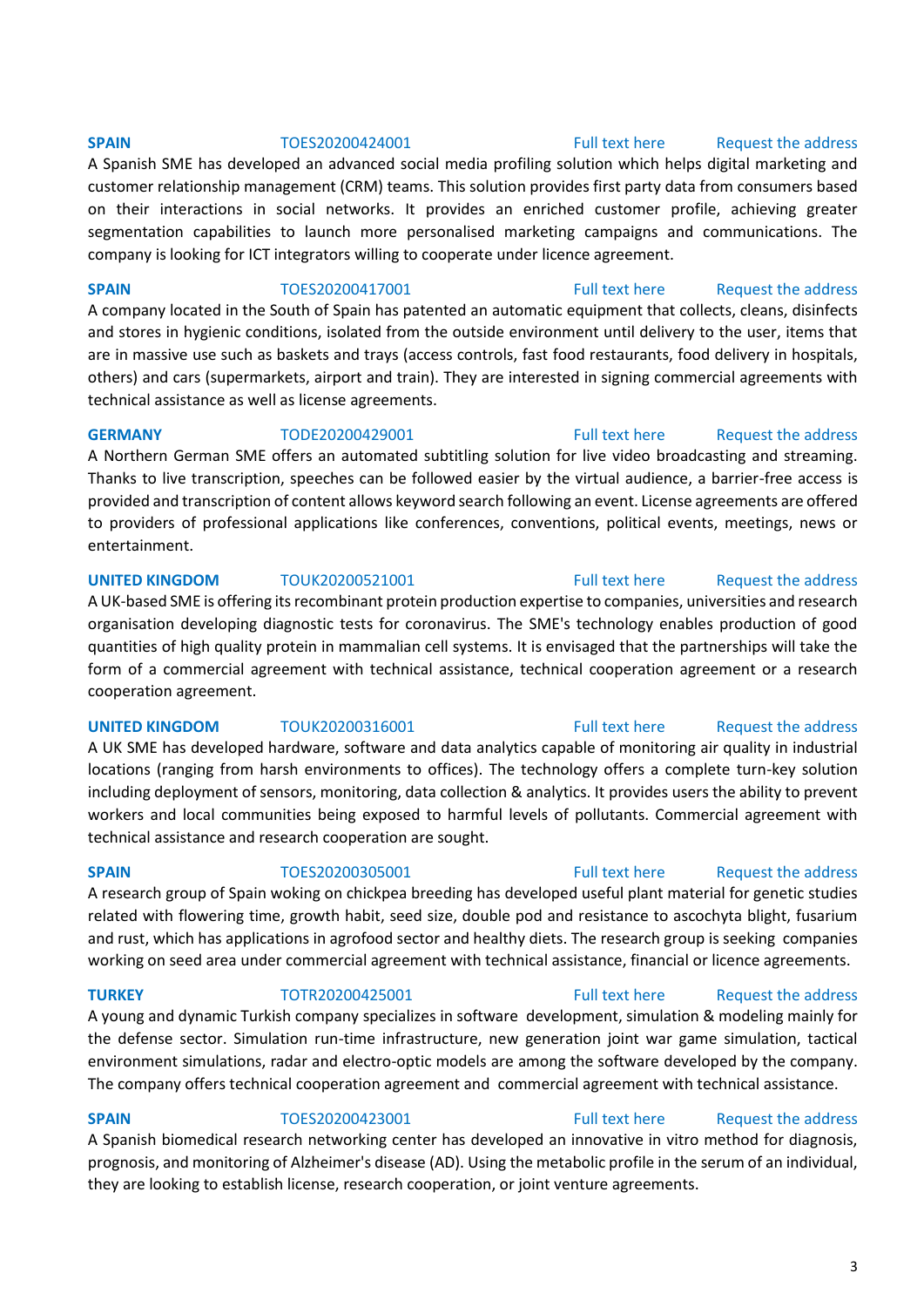An Italian software company has patented and tested an innovative model for managing the handling of single railway wagons. It is a "smart wagon" whose movement is managed by a multi-level IT platform that allows you to reduce logistics costs. The company is looking for international partners to develop market-ready technology under commercial agreements with technical assistance, joint venture and license agreements.

### **SPAIN** TOES20200402003 [Full text here](https://een.ec.europa.eu/tools/services/PRO/Profile/Detail/d752cc15-8efa-47f4-8ae2-f374a6867c01) Request the address

Two Spanish research institutions have found the potential of tyrosine hydroxylase inhibitors for prevention and treatment of aortic aneurysm, thus reducing aortic damage. Companies interested in patent licensing and/or in a research collaboration for the development of its application are sought.

**SPAIN** TOES20200424003 [Full text here](https://een.ec.europa.eu/tools/services/PRO/Profile/Detail/42109fc7-9399-4737-985f-de8e48190946) Request the address A Spanish Public Research Institution has developed a compact device for macro enlargement photography by stacking photographs, ready to be placed on any work table. It is universal because is configured to use a set of lenses and microscope lenses, so that you can obtain high quality photographs and infinite focus on objects from a size not visible to the naked eye to objects of various centimetres in size. Companies from the imaging industry are being sought for license agreements.

### **SPAIN** TOES20200425001 [Full text here](https://een.ec.europa.eu/tools/services/PRO/Profile/Detail/d889245b-30ed-4140-a315-816c24e3d0c4) Request the address

A Spanish public research organisation has developed a catalyst for the reaction of methanation of the carbon dioxide of biogas, which shows high levels of conversion per volume of catalyst, allowing the direct reaction, only in one step. The catalyst has been tested in real biogas, reaching a final gas composition that meets the specifications for being injected into the natural gas grid. Energetic companies are being sought to collaborate and use the catalyst through a patent licence agreement

### **SPAIN** TOES20200424002 [Full text here](https://een.ec.europa.eu/tools/services/PRO/Profile/Detail/14d05001-b747-40c3-b325-9155658b8679) Request the address

A Spanish public research organisation has developed a novel hybrid material consisting on a protein matrix and nanoparticles of different copper species.The effect of the combination is an enhancement of the peroxidase activity of the material which leads to degradation of organic molecules at short times. It also shows an interesting catalase-like activity. Companies from the chemical or biochemical areas are being sought to collaborate through a patent license agreement.

**PORTUGAL** TOPT20200416001 [Full text here](https://een.ec.europa.eu/tools/services/PRO/Profile/Detail/3be50375-0024-4949-a703-bfa47b7c0c08) Request the address A Portuguese private technological research centre has been developing the technology of Ceramic Injection Moulding (CIM), an innovative technology for series production of small and precise advanced ceramic parts. It holds an industrial-like pilot production plant and offers the technology, know-how and/or equipment resources to industrial manufacturing enterprises under a manufacturing and/ or joint venture and/ or commercial agreement with technical assistance.

Innovative device for visualization of the upper parts of the digestive tract has been developed by a team of inventors from one of the Slovak universities. Among the advantages of the new swallow capsule endoscope is the shape of a modified truncated cone with a cavity in which an endoscopic module is inserted, enabling easier removal of the endoscope from the gastrointestinal tract. The preferred cooperation type is license agreement, they are looking for licensing the mentioned technology.

### **POLAND** TOPL20200511001 [Full text here](https://een.ec.europa.eu/tools/services/PRO/Profile/Detail/0b60c375-6a56-41e0-ac05-6dcdc2f5b793) Request the address

A Polish R&D-driven company is looking for a partner interested in commercializing a technology for producing plasticizers/ softening compounds (used primarily as an additive to soft PVC, eco-leather, outer sheaths of electric cables) . The technology recirculates 100% of plastic waste. By-products of the process can be further used in automotive industry and laboratories. Potential partnerships include commercial agreement with technical assistance, joint venture, licensing.

### **ITALY TOIT20200507002** [Full text here](https://een.ec.europa.eu/tools/services/PRO/Profile/Detail/f1e1e8aa-3a17-45f9-b803-fa8fe8b79d1f) Request the address

# **SLOVAKIA** TOSK20200430001 [Full text here](https://een.ec.europa.eu/tools/services/PRO/Profile/Detail/5b72af53-de1d-41c4-be86-cb4ba411cbbf) Request the address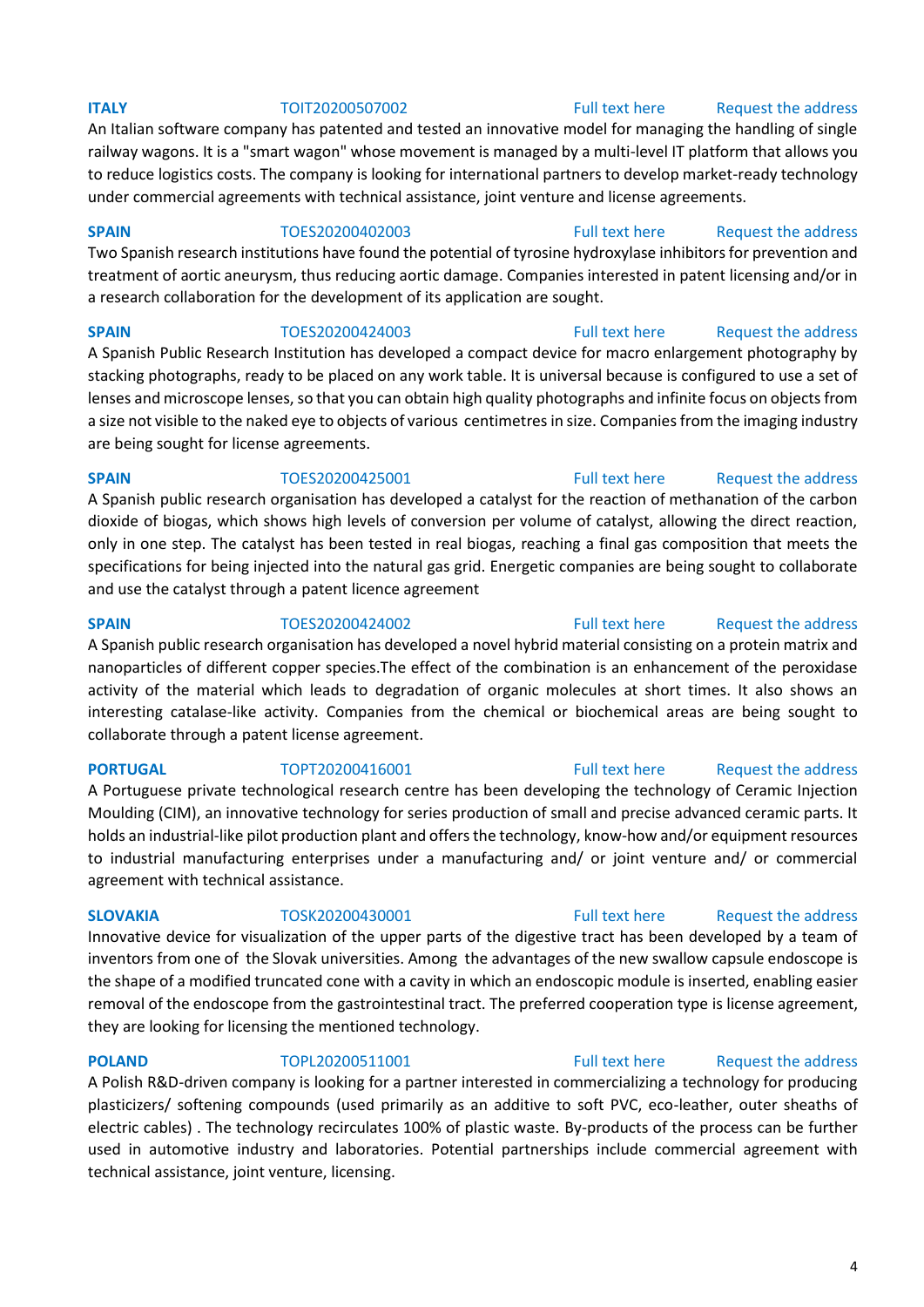### **ITALY TOIT20200316001** [Full text here](https://een.ec.europa.eu/tools/services/PRO/Profile/Detail/66d46e8f-734c-424e-bc44-15c9da414f09) Request the address

An Italian company has developed a solution aimed at combining technology, wellness and multisensory objects to produce light effects on internal environments and produce relax or impact on humour of people. The company is interested in finding partners with whom to develop the project in defined objects, through technical cooperation agreements (joint development or customized development), or financial agreements (investment on the project).

**ITALY TOIT20200511001** [Full text here](https://een.ec.europa.eu/tools/services/PRO/Profile/Detail/0d208424-7f4b-476b-a1b8-57124a0c325b) Request the address

An Italian company has developed an evidence based solution aimed at combining technology and wellness and multisensory objects or applications to produce light effects on internal environments, relax and impact on humour of people. The company is interested in finding partners with whom to develop the concept into architectural projects, through technical cooperation agreements (joint development or customized development).

### **ITALY TOIT20200416003** [Full text here](https://een.ec.europa.eu/tools/services/PRO/Profile/Detail/cdff28b6-b221-4157-bc56-36a9a7103217) Request the address

An Italian start-up has developed a platform to evaluate SMEs wishing to base their growth on environmental and social sustainability. The online assessment offers a performance comparison with other companies, providing also guidance on how to improve and solve the problems. The ideal partners are interested in: - technical cooperation agreement for opening the platform in their own country

- commercial agreement with technical assistance to promote the tool use
- financial agreement.

### **SLOVENIA** TOSI20200518001 [Full text here](https://een.ec.europa.eu/tools/services/PRO/Profile/Detail/0ee36f0a-2b79-4885-97bb-dadbe56e8a20) Request the address

A Slovenian research institute offers technologies for surface treatment of titanium, nitinol (nickel-titanium alloy) and stainless steel vascular stents. The developed methods reduce adhesion and activation of platelets on titanium and nitinol stents, thus preventing thrombosis as well as prevent release of toxic nickel. Producers of vascular stents and other medical devices are sought for technical cooperation and license agreement.

**SLOVENIA** TOSI20200521001 [Full text here](https://een.ec.europa.eu/tools/services/PRO/Profile/Detail/c73f9fbd-5d67-49c9-b167-cfb1467bd297) Request the address

A Slovenian research institute has developed an anisotropic polymer-bonded magnetic filament. The filament comprises magnetically anisotropic particles aligned relative to each other. The filament makes possible the manufacturing of arbitrarily shaped permanent magnets using 3D printing technology. Partners are sought amongst the magnet manufacturers and developers of 3D printing technologies for technical cooperation agreements to apply this technology to the 3D printing of permanent magnets.

**UNITED KINGDOM** TOUK20200602001 [Full text here](https://een.ec.europa.eu/tools/services/PRO/Profile/Detail/c0b3029e-3517-41ec-a8d8-2f3cc1b63fb2) Request the address

A UK university spinout has invented and proven a catalyst that safely turns mixed food waste and packaging into carbon, at lower temperatures. In collaboration with Japanese partners, they offer a full solution for decentralised treatment of up to 24 tons of food/plastic mix per day. Both producers and treatment companies of such waste are sought for commercial agreements with technical assistance.

### **UNITED KINGDOM** TOUK20200527001 [Full text here](https://een.ec.europa.eu/tools/services/PRO/Profile/Detail/ffe20031-271c-468c-9b8f-501d01b4340a) Request the address

A UK-based biotech SME has developed a technology for the storage and transport of viable human cells at nearroom temperature. Cell-and user-friendly, this overcomes the problems of cryoshipping and opens up the markets for cell-based assays in a ready-to-use format, and biologistics. The company is looking for providers of primary and stem cells, organoids and micro-tissues, biologistics, and cell therapy products, for technical cooperation and commercial agreements with technical assistance.

### **UNITED KINGDOM** TOUK20200519001 [Full text here](https://een.ec.europa.eu/tools/services/PRO/Profile/Detail/acf47880-1c50-44b7-92c4-ccd06f3da964) Request the address

A small company in the East of England has launched a voice assistant for manufacturing teams. Using natural language processing (NLP) technology, it allows the machines to understand human commands and fill any gaps in data collection. This hands-free system saves time, reduces waste, and improves quality of data. Businesses in manufacturing, energy and mining sectors are sought for commercial agreements with technical assistance.

### 5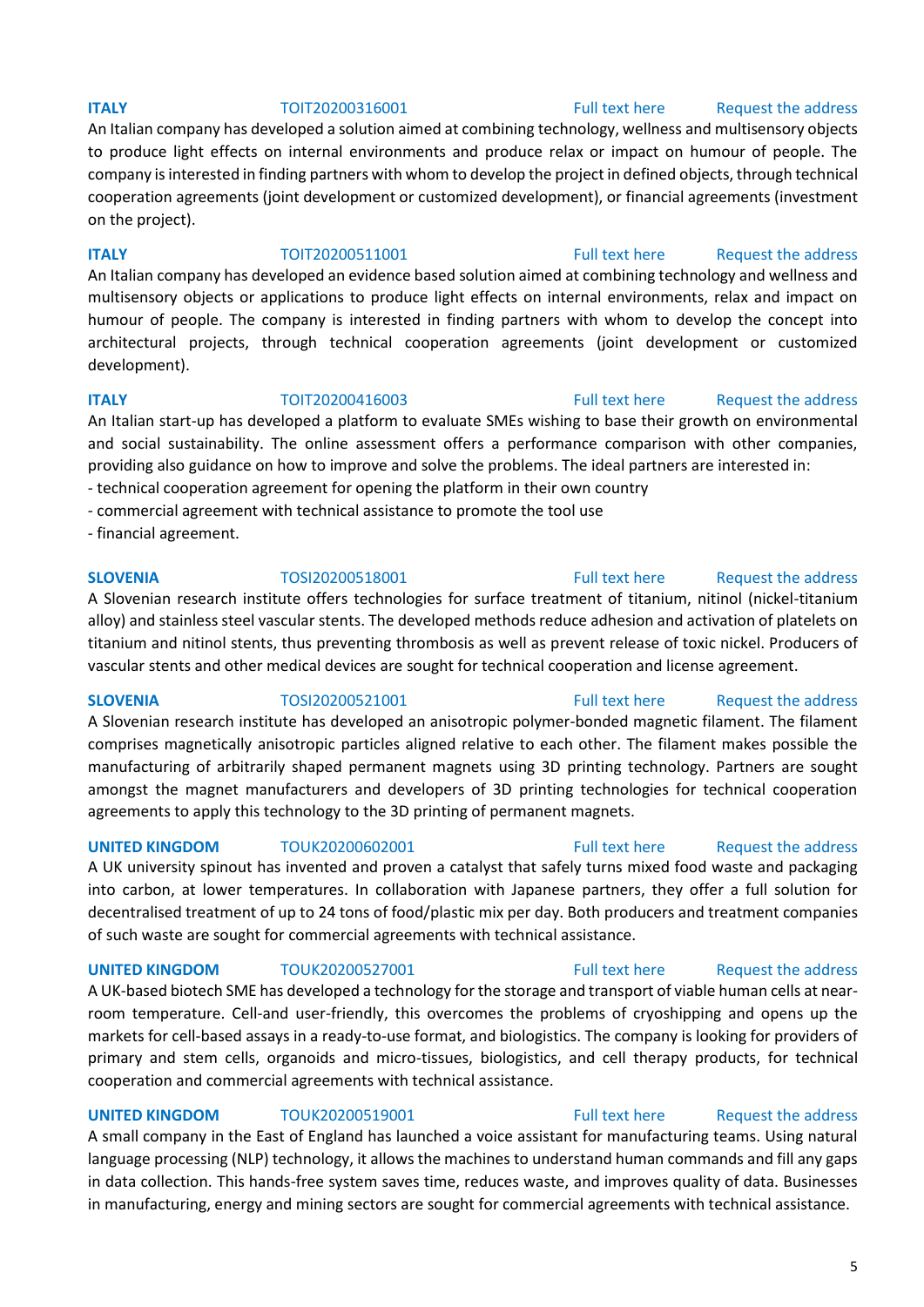### **UNITED KINGDOM** TOUK20200506001 [Full text here](https://een.ec.europa.eu/tools/services/PRO/Profile/Detail/104d3064-12bd-4a61-85df-9f21b971479e) Request the address

A UK start-up is developing the smallest gas flow sensor in the world. Despite the broad range of possible applications, lead times for new product development are short. The tiny sensor can be integrated into components and controls without much redesign. R&D and product managers in manufacturers of smart home and building systems (also wearables) are sought for commercial agreements with technical assistance.

**UNITED KINGDOM** TOUK20200518001 [Full text here](https://een.ec.europa.eu/tools/services/PRO/Profile/Detail/5e5d20a6-90c2-4236-823f-391e046fdfe5) Request the address A UK SME has developed a crop improvement platform for use on a wide range of species. The platform brings together AI with new genome editing biotechnologies to discover and introduce new traits into crops rapidly. Current projects include developing tomatoes that are better for harvest and transport as well as nonsweetening potato varieties. Crop breeders, seed producers and agri industry are sought for commercial agreements with technical assistance, followed by licensing.

# **UNITED KINGDOM** TOUK20200528001 [Full text here](https://een.ec.europa.eu/tools/services/PRO/Profile/Detail/8b0131e8-70c6-49e1-be66-a4dbca309a92) Request the address

A UK inventor has successfully prototyped and tested a weeding tool that removes weeds cleanly, without leaving a hole or disturbing adjacent plants. Manufacturers of gardening tools are sought for manufacturing and licensing deals, to launch it Europe-wide.

### **UNITED KINGDOM** TOUK20200501001 [Full text here](https://een.ec.europa.eu/tools/services/PRO/Profile/Detail/929188d0-d554-4c13-9504-3394e811f571) Request the address A UK SME is offering a predictive analytics audit and risk platform software. The SME is now seeking collaborative partners with whom they can form technical cooperation agreements for further development of this software particularly around blockchain and artificial intelligence technology. They are also looking for industry partners who can act as value added resellers (VARs) via license agreements but are also open to joint venture partnerships where it is mutually beneficial.

### **UNITED KINGDOM** TOUK20200513001 [Full text here](https://een.ec.europa.eu/tools/services/PRO/Profile/Detail/ea90f5ae-7d1b-44f3-a747-763854d81577) Request the address A UK company has developed customisable business reporting software that enhances current systems and provides real-time management information, including reports on financials such as aged debtors and creditors. The software is also suited to companies seeking a more detailed understanding of their cashflow situation during Covid-19 related lockdowns. They are seeking to adapt this system to bespoke requirements to a range of partners via commercial agreement with technical assistance.

### **CZECH REPUBLIC** TOCZ20200430001 [Full text here](https://een.ec.europa.eu/tools/services/PRO/Profile/Detail/a52e7bf3-4444-4bb2-9545-061547caeb88) Request the address

### A Czech start-up in cooperation with industrial and university partners has developed a protective half-mask with an exchangeable P3 filter meeting the highest degree of protection. The set consists of the body of the mask manufactured by injection moulding and an external filter, which meets the same or higher degree of protection as an FFP3 respirator. The company is looking for a license or a commercial agreement with technical assistance.

A Czech start-up in cooperation with industrial and university partners has developed a protective half-mask with an exchangeable P3 filter meeting the highest degree of protection. The set consists of the body of the mask printed on Hewlett-Packard MultiJet Fusion 3D printers and an external filter certified according to the EN 140:1999 norm and therefore meets the same or higher degree of protection as a FFP3 respirator. The company is offering a free-license for non-commercial usage.

### **GERMANY** TODE20200408001 [Full text here](https://een.ec.europa.eu/tools/services/PRO/Profile/Detail/e6b32b65-4224-4488-89ee-d02b0cc593ff) Request the address

Berlin start-up offers methods for light-conducting 3D lacquers with the ability to make materials brighter and more transparent than they actually are. These lacquers show an extreme lateral reflection and transfer the property of their spacial magnification, illumination and transparency optimization to the materials. They are ideal for design-oriented applications or to illuminate materials, for colored mirrors/glass, etc. Cooperation considered is a commercial or license agreement.

**CZECH REPUBLIC** TOCZ20200430002 [Full text here](https://een.ec.europa.eu/tools/services/PRO/Profile/Detail/a8e55b72-8f8a-4f41-b11e-09b5a3be21c9) [Request the address](http://www.een.bg/index.php?option=com_rsform&formId=13)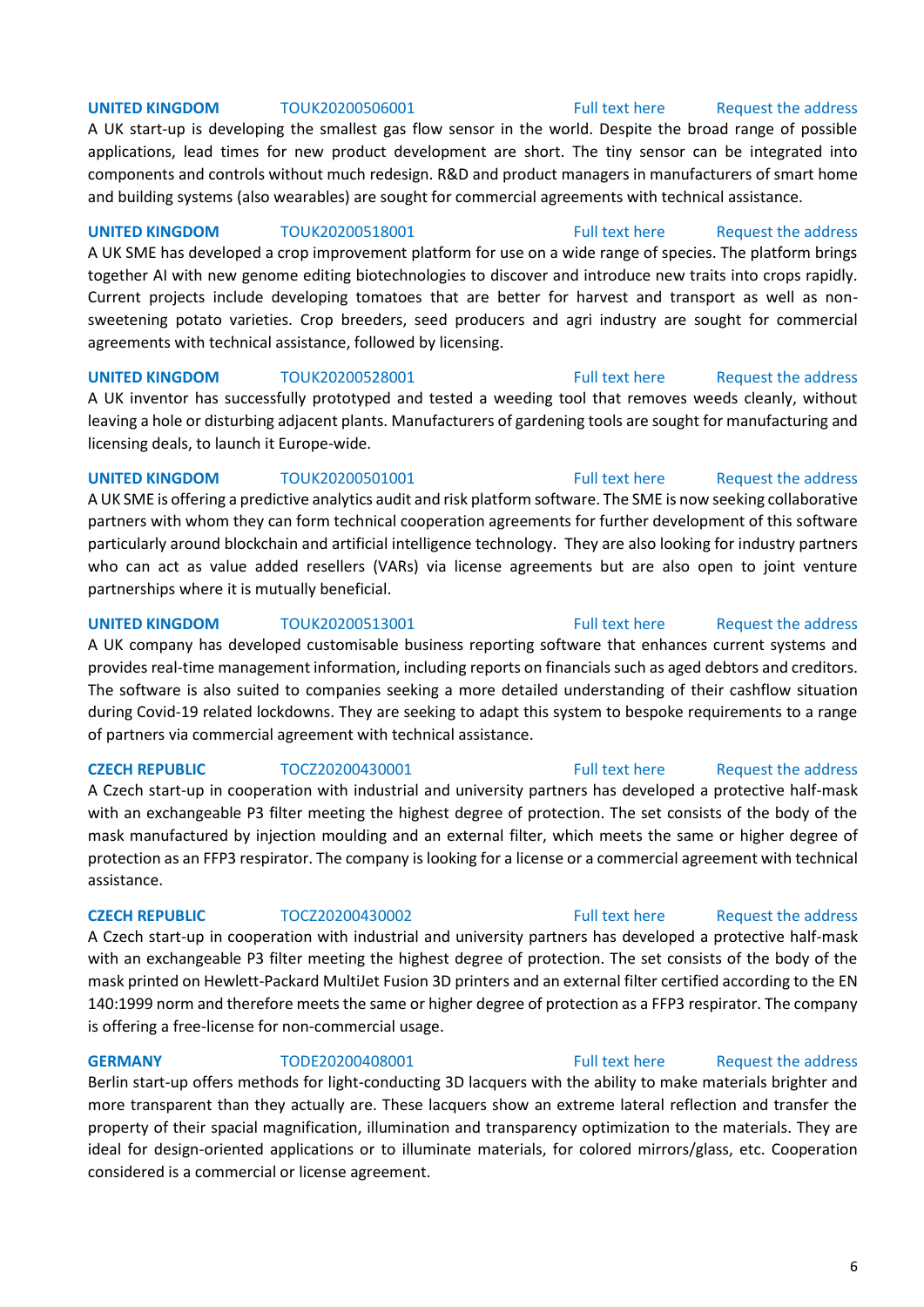### **PORTUGAL** TOPT20200513001 [Full text here](https://een.ec.europa.eu/tools/services/PRO/Profile/Detail/e3446f92-83c1-4098-b1d7-3db63119da41) Request the address

A Portuguese scientific research institute, non-profit organization, with expertise in the area of durability of materials and anticorrosive protection assessment, in particular in accelerated and outdoor ageing tests, is interested in integrating research teams or consortiums (companies, research centres, universities) aiming at the development of sustainable anticorrosion bio-based coatings in the context of H2020 or other suitable financing programme for a research cooperation agreement.

### **GERMANY** TODE20200513001 [Full text here](https://een.ec.europa.eu/tools/services/PRO/Profile/Detail/fbfae1a1-1058-421e-99a3-e6daebab3017) Request the address

German company has developed a novel measurement principle for direct determination of the dynamic viscosity of liquids, suitable for Newtonian and non-Newtonian substances. Contactless automatic positioning, cleaning and temperature preconditioning of the samples, variable measuring range and no need of additional density measurement are main advantages. The method is currently applied to blood/plasma. Seeking commercial/technical cooperation agreements in the medical, pharma or chemical sector.

**ITALY TOIT20200527001** [Full text here](https://een.ec.europa.eu/tools/services/PRO/Profile/Detail/455a387f-ad03-433b-b4fc-1f3375650296) Request the address An Italian company based in a Science and Technology Park has developed a technology that allows monitoring of social distancing, tracking and localization, in compliance with rules related to Covid-19 and its needs on distancing applicable to business activities in post-emergency scenarios. The company is interested in commercial agreements with technical assistance with companies or other organisations interested in the technology.

A Spanish SME, active in the area of electronics and industrial automation, has developed an innovative machine to manufacture up to 120 surgical masks per minute. The developed equipment is capable of manufacturing surgical-type masks, with up to 4 layers of protection and with ultrasonic welding systems for the assembly of the mask. The Spanish company is seeking industrial partners (manufacturers of disposables mainly but not only) for commercial agreements with technical assistance.

A UK company has developed a zero-emission energy generation and storage system designed to be used with renewable energy generation such as PV (photo-voltaic) solar, geothermal or wind turbine. The technology is intended as an alternative and replacement for diesel engines and they are seeking power plants and diesel engine manufacturers to adapt and adopt the technology, via commercial agreement with technical assistance.

### **GERMANY** TODE20200508001 [Full text here](https://een.ec.europa.eu/tools/services/PRO/Profile/Detail/98f87900-3352-4531-b8a2-0f9c1d281609) Request the address

A German company offers a unique patented process for the extraction of phosphates from biomass and the production of CO2 neutral energy resources. The process is cost-efficient and leaves no residual materials. Partners are sought for licensing, commercial agreements with technical assistance or technical cooperation agreements.

A small German company offers an innovative system to forecast heavy rainfall even on a small spatial scale by a sensor network and artticial intelligence. Unique environmental and IT know-how are combined to provide more effective solutions.Partners are sought for commercial agreements with technical assistance.

A German university offers chimeric mutants of interferon alpha 2 and other interferon alpha subtypes with improved antiviral activity for treatment of chronic or acute viral infections, bacterial or parasitic infections or tumour therapy. These interferons are characterized by a high biocompatibility. The university offers license agreements.

### **GERMANY** TODE20200519002 [Full text here](https://een.ec.europa.eu/tools/services/PRO/Profile/Detail/9528fbe8-7c84-49d4-8255-eb2da9d68139) Request the address

A German university developed a swim prothesis that is especially tailored to people with amputated upper limbs. It renders possible a good and healthy swimming experience by ensuring that there is even pressure on both arms while at the same time preventing wrong postures.The university offers license agreements.

### **GERMANY** TODE20200519003 [Full text here](https://een.ec.europa.eu/tools/services/PRO/Profile/Detail/9d67ec63-37f4-43b7-bc86-1d32c2ba80c4) Request the address

### **GERMANY** TODE20200406002 [Full text here](https://een.ec.europa.eu/tools/services/PRO/Profile/Detail/9a91629a-438d-4fe5-9d34-b1fe803266ed) Request the address

# **SPAIN** TOES20200504001 [Full text here](https://een.ec.europa.eu/tools/services/PRO/Profile/Detail/37381187-ad1d-4f4b-9722-8d36cd449e5d) Request the address

**UNITED KINGDOM** TOUK20200429001 [Full text here](https://een.ec.europa.eu/tools/services/PRO/Profile/Detail/bb14576a-91d7-4595-b41e-00ce9e5bba29) Request the address